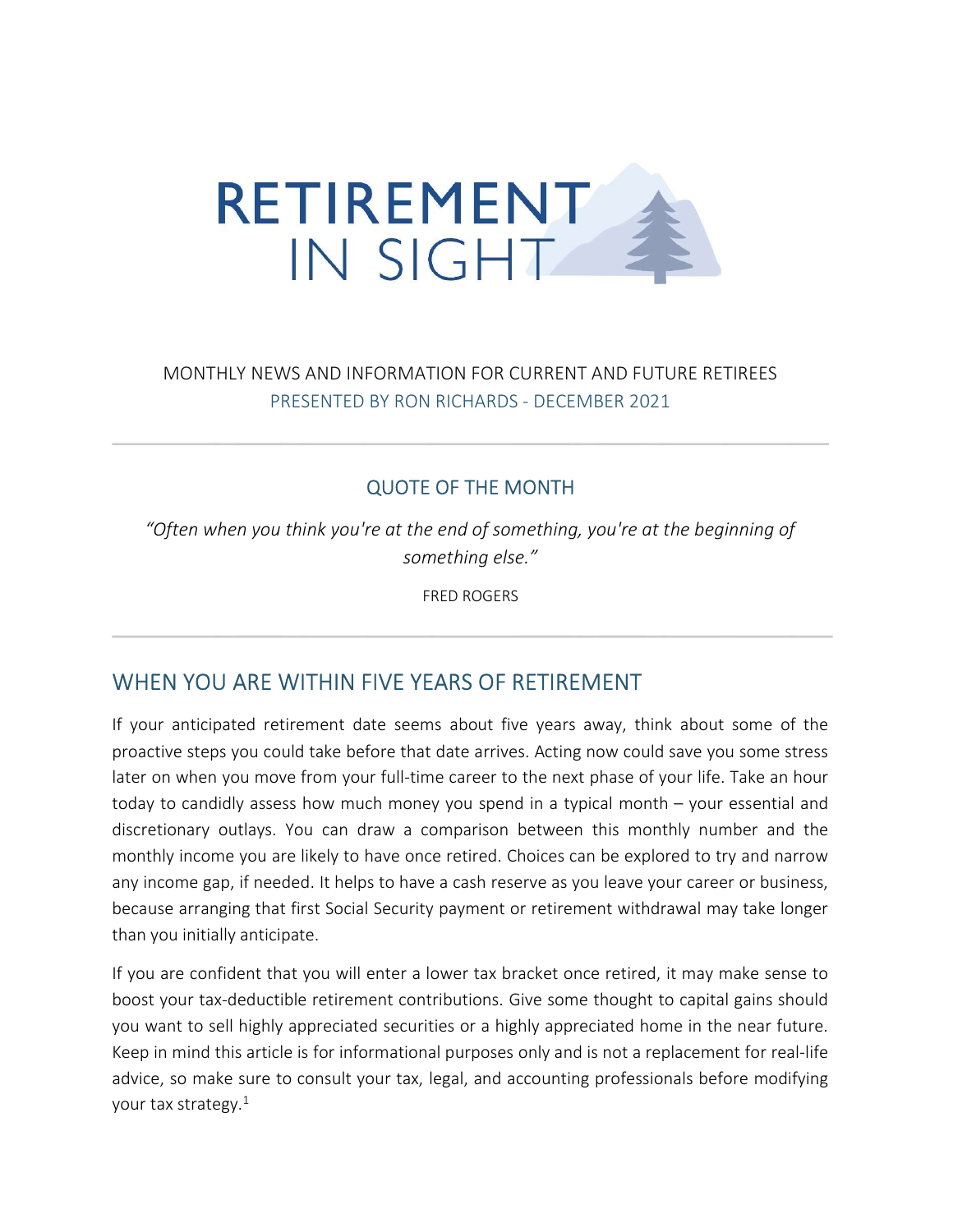

# TRAVEL TIP

## When you tee up on a par 4 or par 5, pick a target

Most golfers tee up on par 4s and par 5s with the simple idea of hitting it down the fairway. Rather than just doing that, pick out a target in the distance. This can help you hit your drives with more commitment and confidence: you will have a distinct objective in mind. Also, by aiming at a target instead of the whole fairway, you will feel like you have more margin for error on your drives.

Source: AlamoCityGolfTrail.com, May 27, 2021<sup>2</sup>

# GET TREATMENT AT HOME, INSTEAD OF THE HOSPITAL?

In theory, many acute illnesses could be treated by medical professionals making house calls. With a little push from the pandemic, doctors, nurses, and home health care providers out west and in the east are putting theory into practice.

Hospitals and health care networks in Denver, Tacoma, Sioux Falls and Baltimore are now offering degrees of at-home care for illnesses such as urinary tract infections and pneumonia, Next Avenue reports, and other providers and hospitals may follow, especially at a moment when hospital beds are at a premium in some metro areas. When a nurse or doctor comes to treat you at home, you can talk to them in the comfort of familiar surroundings, and that medical professional can observe aspects of your daily life, which may inform your treatment. Just as in a hospital or urgent care center, Medicare recipients can expect that program to pay its share of the bill. X-rays, blood work, antibiotics, and EKGs can be administered in home settings now thanks to advancing technology, and the trend may point to a new path in health care.<sup>3</sup>

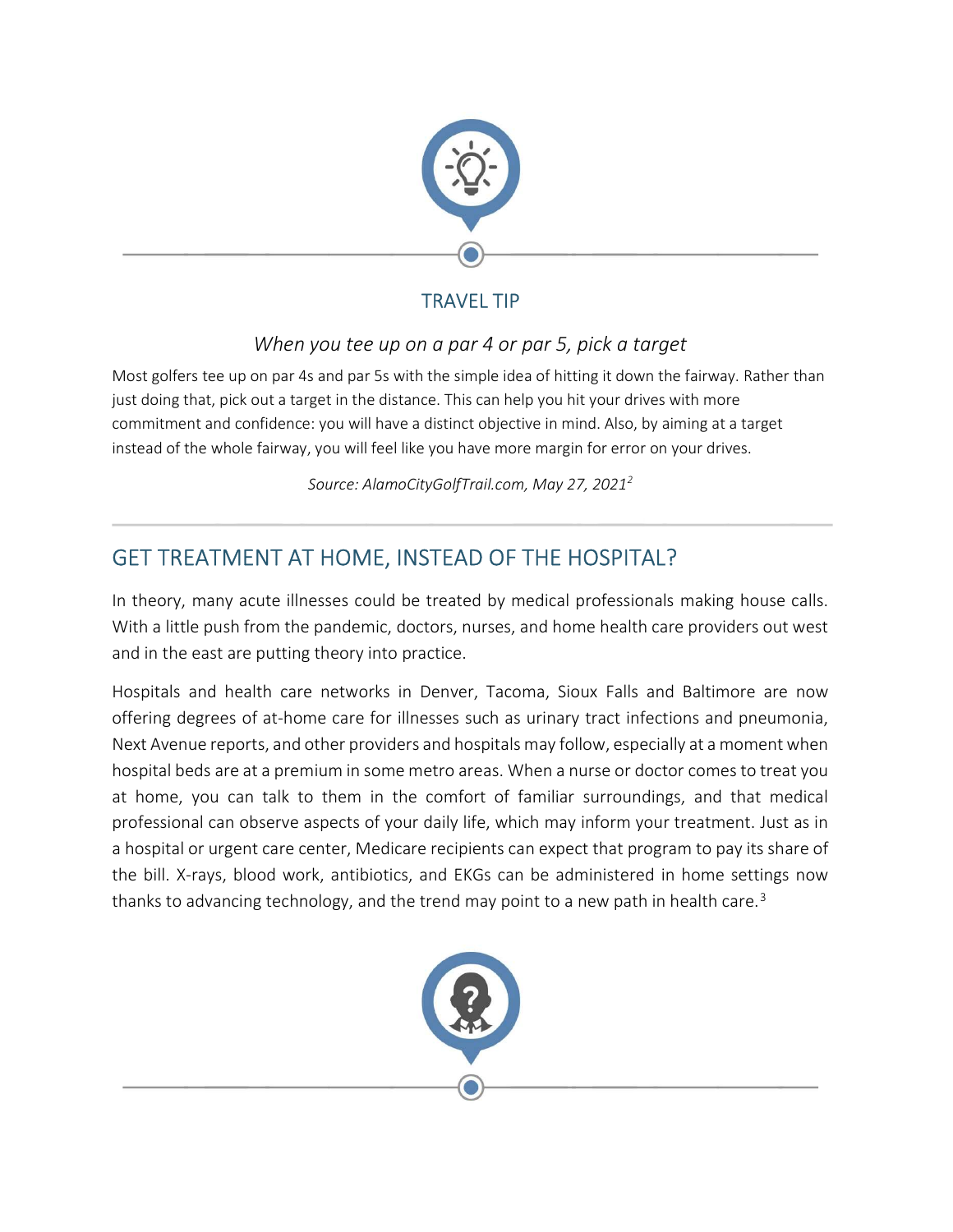#### DID YOU KNOW?

#### In its earliest years, the Supreme Court met underground

During the nation's infancy, the highest court in the land temporarily met in the basement of the Capitol building. That was the Supreme Court's second home; it had previously been in residence at Philadelphia's Old City Hall.<sup>4</sup>

## ON THE BRIGHT SIDE

According to a November Bankrate survey, 63% of U.S. workers have maintained or increased their level of retirement savings contributions since the start of the pandemic.<sup>5</sup>



#### BRAIN TEASER

#### What was the date and time exactly one million seconds into the year 2021?

STUMPED? CALL RON FOR THE ANSWER!

Ron D. Richards may be reached at 208.855.0304 or ron@cir1daho.com

Ron Richards is a Registered Representative Securities offered through Cambridge Investment Research, Inc., a Broker/Dealer, Member FINRA/SIPC. Investment Advisor Representative Cambridge Investment Research Advisors, Inc., a Registered Investment Advisor. 439 E Shore Drive, Ste #200 Eagle, ID 83616

This material was prepared by MarketingPro, Inc., and does not necessarily represent the views of the presenting party, nor their affiliates. This information has been derived from sources believed to be accurate. The publisher is not engaged in rendering legal, accounting or other professional services. If assistance is needed, the reader is advised to engage the services of a competent professional. This information should not be construed as investment, tax or legal advice and may not be relied on for the purpose of avoiding any Federal tax penalty.

CITATIONS.

- 1 The Balance, October 11, 2021
- 2 Alamo City Golf Trail, May 27, 2021
- 3 Next Avenue, November 17, 2021
- 4 National Constitution Center, September 24, 2021